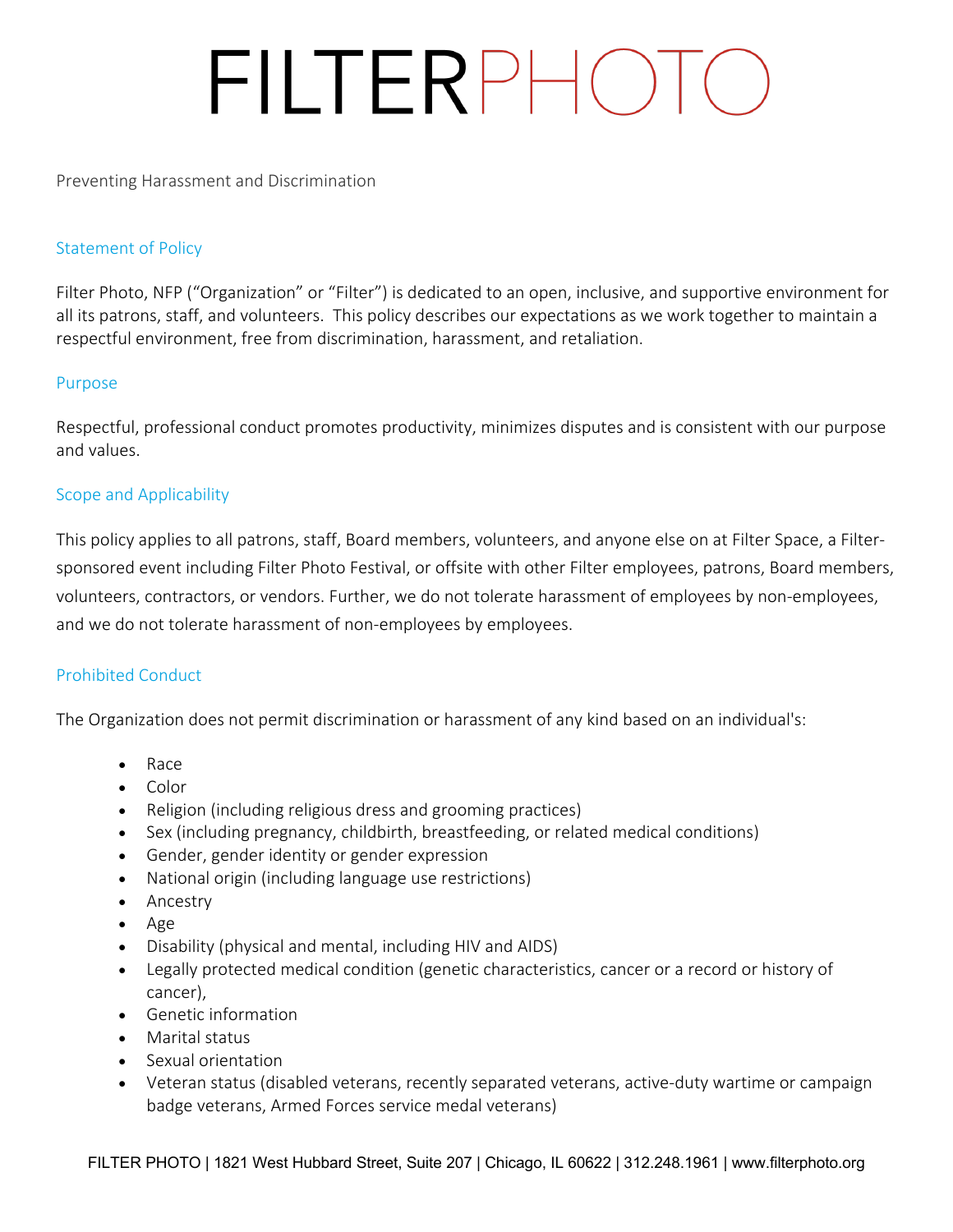- Military status
- Citizenship status

Or any other status that is protected by law.

Any discriminatory or unwelcome physical conduct and or actions including any communications, either verbal or written, directed at an individual because of his or her protected status is prohibited.

Examples of unwelcome conduct prohibited by this policy include but are not limited to:

- Epithets
- Slurs
- Negative stereotyping
- Intimidating acts
- Circulating or posting of written or graphic materials that show hostility toward individuals because of their protected status

Any complaint of conduct that is inconsistent with this policy will be taken seriously and investigated promptly. Anyone who has any information relating to improper conduct under this policy should report that that information immediately to the Executive Director and/or to any member of the Executive Committee of the Board of Directors. Retaliation against anyone involved in the reporting of prohibited conduct or the investigation of a complaint will not be tolerated.

Even if the inappropriate conduct is not unlawful, it may still violate this policy and may result in disciplinary action up to and including termination of employment.

## Sexual Harassment

Sexual harassment is illegal in the City of Chicago. Filter Photo takes sexual harassment very seriously and it is important to understand that it will not be tolerated. Filter Photo staff participate in sexual harassment prevention training annually as mandated by the City of Chicago. This policy prohibits harassment based on sex or gender regardless of whether the offensive conduct is sexual in nature. Any unwelcome conduct based on sex or gender is also prohibited by this policy regardless of whether the individual engaged in harassment and the individual being harassed are of the same or different sex.

Unwelcome sexual advances, requests for sexual favors and other verbal, physical or visual conduct based on sex may constitute unlawful sexual harassment when:

- Submission to such conduct becomes an implicit or explicit term or condition of employment
- Submission to or rejection of the conduct is used as the basis for any employment decision or
- The conduct has the purpose or effect of unreasonably interfering with an individual's work performance or creating an intimidating, hostile or offensive working and learning environment.

Examples of sex or gender-based harassment prohibited by this policy include:

- Offensive sex-oriented verbal kidding, teasing or jokes
- Repeated unwanted sexual flirtations, advances, or propositions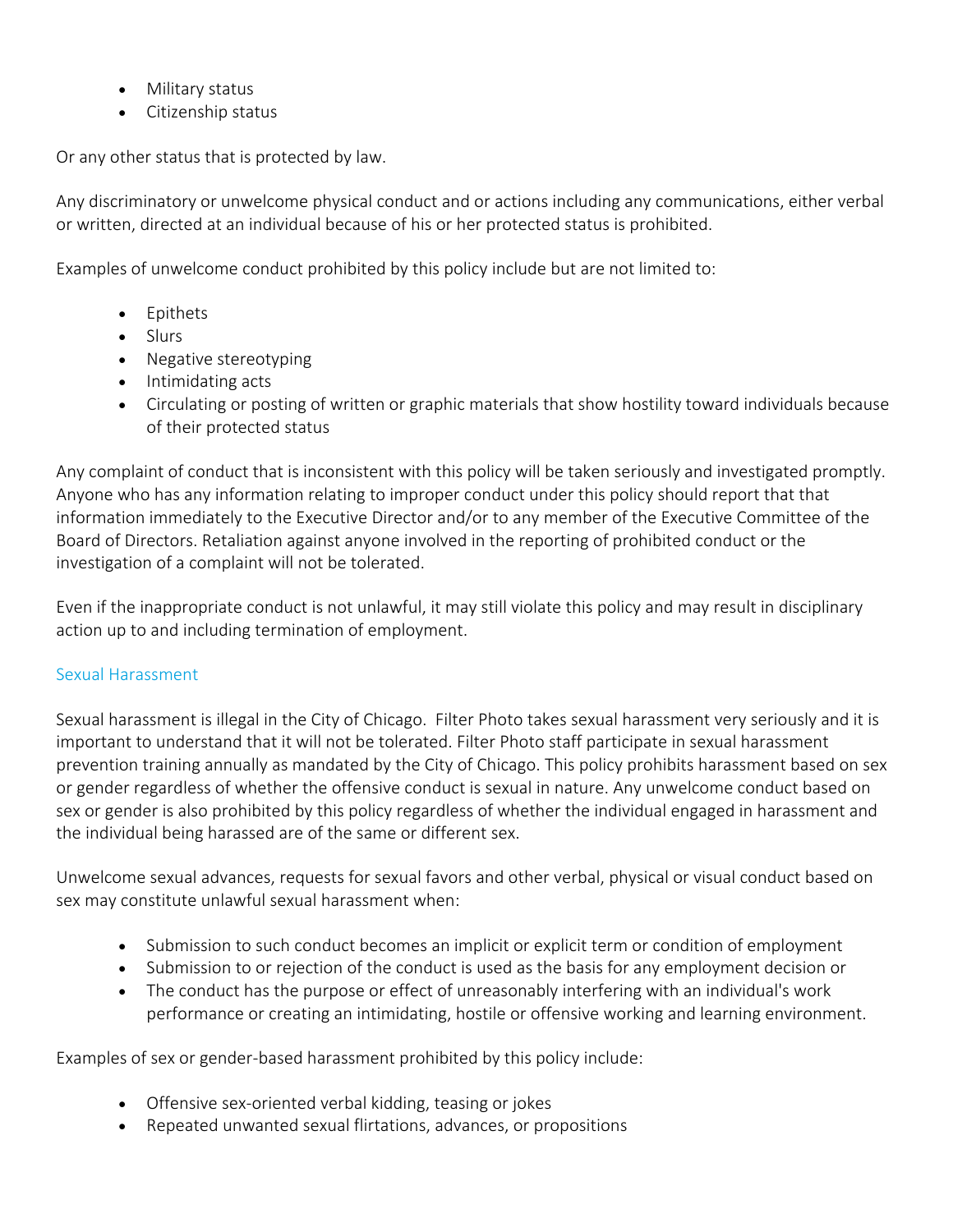- Continued or repeated verbal abuse based on gender
- Graphic or degrading comments about an individual' s appearance or sexual activity
- Offensive visual conduct, including leering, making sexual gestures, the display of offensive sexually suggestive objects or pictures, cartoons or posters
- Unwelcome pressure for sexual activity
- Offensively suggestive or obscene letters, notes or invitations
- Offensive physical contact such as patting, grabbing, pinching, or brushing against another's body

Sexual harassment can occur when a relationship that was once consensual but later changes making the conduct no longer welcome.

Even when the unwelcome conduct is not severe or pervasive enough to constitute unlawful harassment, the Organization forbids such conduct.

# Freedom of Expression

Filter is committed to the principle of free inquiry and artistic expression. Vigorous and provocative discussion and presentation of artistic works are fundamental to Filter's mission, and the prohibited conduct and sexual harassment policy is not intended to limit this freedom. However, prohibited harassment is neither legally protected expression nor the proper exercise of academic freedom. It compromises the integrity of the Organization, its tradition of intellectual freedom, and the trust placed in its members.

## **Procedures**

## Reporting Complaints

Employees, patrons, volunteers, or anyone else who believes that they have experienced or witnessed any conduct that is inconsistent with this policy should immediately notify the Executive Director and/or the any member of the Executive Committee of the Board of Directors.

The Organization emphasizes that an employee or anyone else who has witnessed or experienced conduct inconsistent with this policy is not required to report the conduct to any individual who has engaged in the prohibited conduct.

#### Employee Responsibilities

Employees are required to participate in a one-hour sexual harassment training annually. Everyone at the Organization is responsible for helping to keep our workplace free from prohibited discrimination or harassment. Everyone is expected to avoid any behavior or conduct that could reasonably be interpreted as prohibited discrimination or harassment under this policy. It is each individual's voluntary choice whether or not to inform the person whose conduct they find unwelcome. However, informing the person does not relieve the individual of the need to report the conduct to the organization. If an employee notifies the offender, the employee should still report the situation in accordance with the reporting procedure set forth in this policy.